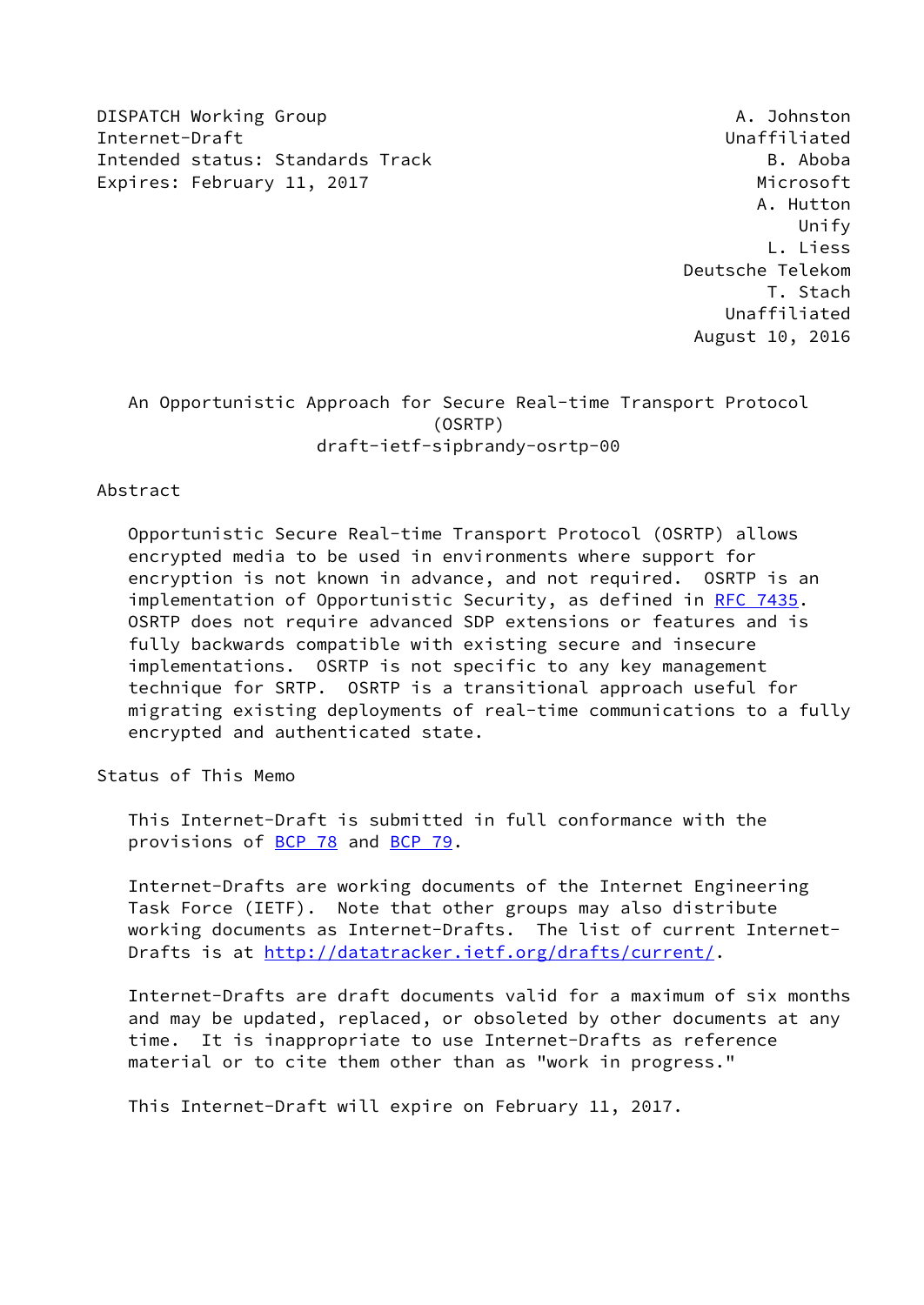<span id="page-1-1"></span>Internet-Draft **Construction COSRTP CONSTRENT August 2016** 

Copyright Notice

 Copyright (c) 2016 IETF Trust and the persons identified as the document authors. All rights reserved.

This document is subject to **[BCP 78](https://datatracker.ietf.org/doc/pdf/bcp78)** and the IETF Trust's Legal Provisions Relating to IETF Documents [\(http://trustee.ietf.org/license-info](http://trustee.ietf.org/license-info)) in effect on the date of publication of this document. Please review these documents carefully, as they describe your rights and restrictions with respect to this document. Code Components extracted from this document must include Simplified BSD License text as described in Section 4.e of the Trust Legal Provisions and are provided without warranty as described in the Simplified BSD License.

## Table of Contents

| 1.1. Applicability Statement 3                                  |  |
|-----------------------------------------------------------------|--|
|                                                                 |  |
| $\frac{3}{2}$ . Definition of Opportunistic Security for SRTP 3 |  |
|                                                                 |  |
|                                                                 |  |
|                                                                 |  |
|                                                                 |  |
| 7.1. Normative References 5                                     |  |
| 7.2. Informative References 7                                   |  |
|                                                                 |  |
|                                                                 |  |

## <span id="page-1-0"></span>[1](#page-1-0). Introduction

Opportunistic Security  $[RFC7435]$  $[RFC7435]$  (OS) is an approach to security that defines a third mode for security between "cleartext" and "comprehensive protection" that allows encryption and authentication to be used if supported but will not result in failures if it is not supported. In terms of secure media, cleartext is RTP [\[RFC3550](https://datatracker.ietf.org/doc/pdf/rfc3550)] media which is negotiated with the AVP (Audio Video Profile) profile defined  $[REC3551]$ . Comprehensive protection is Secure RTP  $[REC3711]$ , negotiated with a secure profile, such as SAVP or SAVPF [\[RFC5124](https://datatracker.ietf.org/doc/pdf/rfc5124)]. OSRTP allows SRTP to be negotiated with the AVP profile, with fallback to RTP if SRTP is not supported.

There have been some extensions to SDP to allow profiles to be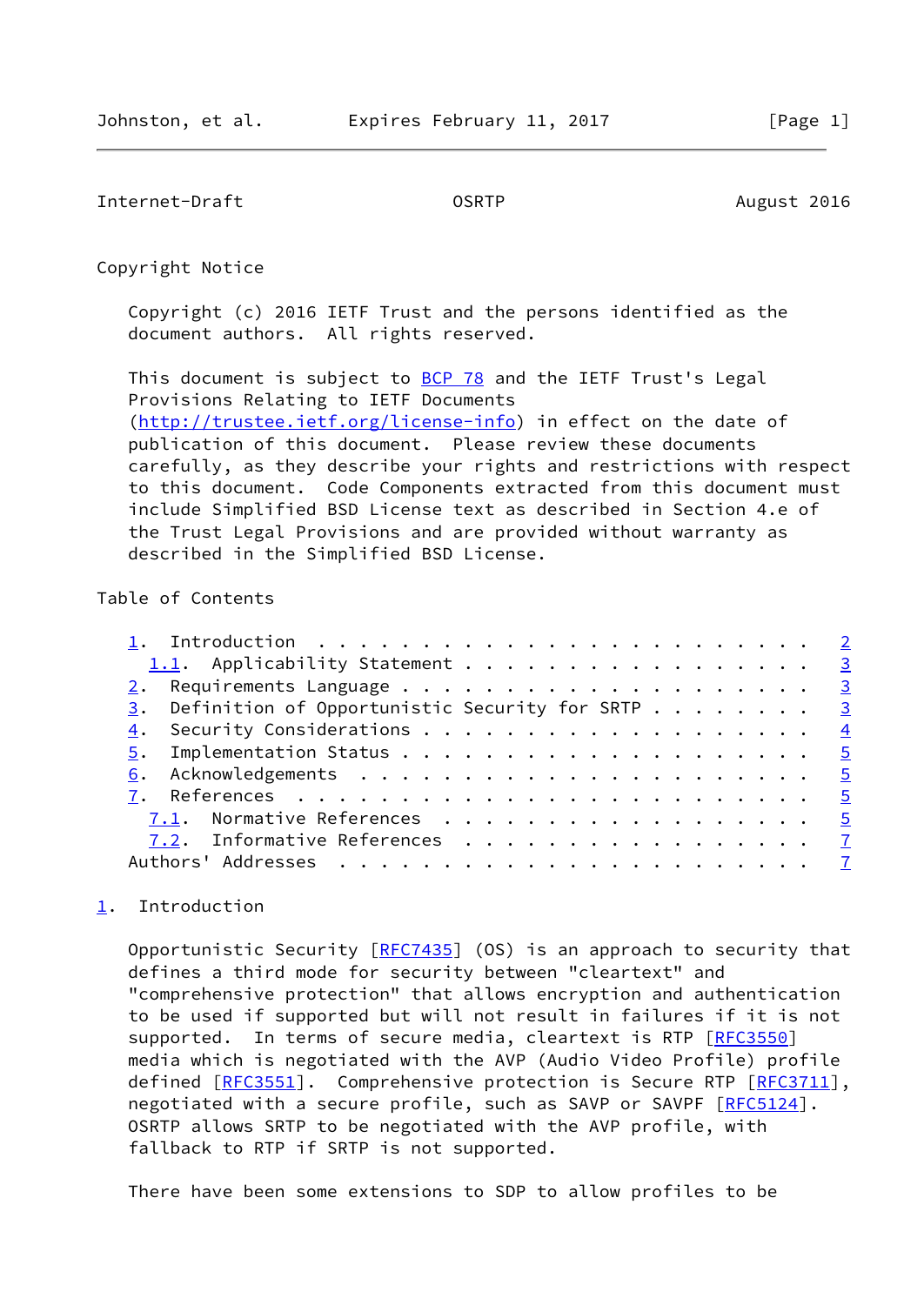negotiated such as SDP Capabilities Negotiation (capneg) [\[RFC5939](https://datatracker.ietf.org/doc/pdf/rfc5939)] . However, these approaches are complex and have very limited deployment in communication systems. Other key management protocols for SRTP have been developed which by design use OS, such as ZRTP [\[RFC6189](https://datatracker.ietf.org/doc/pdf/rfc6189)]. This approach for OSRTP is based on

| Johnston, et al. | Expires February 11, 2017 | [Page 2] |
|------------------|---------------------------|----------|
|                  |                           |          |

<span id="page-2-1"></span>Internet-Draft OSRTP August 2016

<span id="page-2-4"></span> [I-D.kaplan-mmusic-best-effort-srtp] where it was called "best effort SRTP". [\[I-D.kaplan-mmusic-best-effort-srtp\]](#page-2-4) has a full discussion of the motivation and requirements for opportunistic secure media.

 OSRTP uses the presence of SRTP keying-related attributes in an SDP offer to indicate support for opportunistic secure media. The presence of SRTP keying-related attributes in the SDP answer indicates that the other party also supports OSRTP and encrypted and authenticated media will be used. OSRTP requires no additional extensions to SDP or new attributes and is defined independently of the key agreement mechanism used. OSRTP is only usable when media is negotiated using the Offer/Answer protocol [[RFC3264\]](https://datatracker.ietf.org/doc/pdf/rfc3264).

<span id="page-2-0"></span>[1.1](#page-2-0). Applicability Statement

 OSRTP is a transitional approach that provides a migration path from unencrypted communication (RTP) to fully encrypted communication (SRTP). It is only to be used in existing deployments which are attempting to transition to fully secure communications. New applications and new deployments will not use OSRTP.

<span id="page-2-2"></span>[2](#page-2-2). Requirements Language

 The key words "MUST", "MUST NOT", "REQUIRED", "SHALL", "SHALL NOT", "SHOULD", "SHOULD NOT", "RECOMMENDED", "NOT RECOMMENDED", "MAY", and "OPTIONAL" in this document are to be interpreted as described in [RFC](https://datatracker.ietf.org/doc/pdf/rfc2119) [2119](https://datatracker.ietf.org/doc/pdf/rfc2119) [\[RFC2119](https://datatracker.ietf.org/doc/pdf/rfc2119)].

<span id="page-2-3"></span>[3](#page-2-3). Definition of Opportunistic Security for SRTP

 To indicate support for OSRTP in an SDP offer, the offerer uses the AVP profile [\[RFC3551](https://datatracker.ietf.org/doc/pdf/rfc3551)] but includes SRTP keying attributes. OSRTP is not specific to any key management technique for SRTP. For example:

If the offerer supports DTLS-SRTP key agreement [[RFC5763\]](https://datatracker.ietf.org/doc/pdf/rfc5763), then an a=fingerprint attribute will be present, or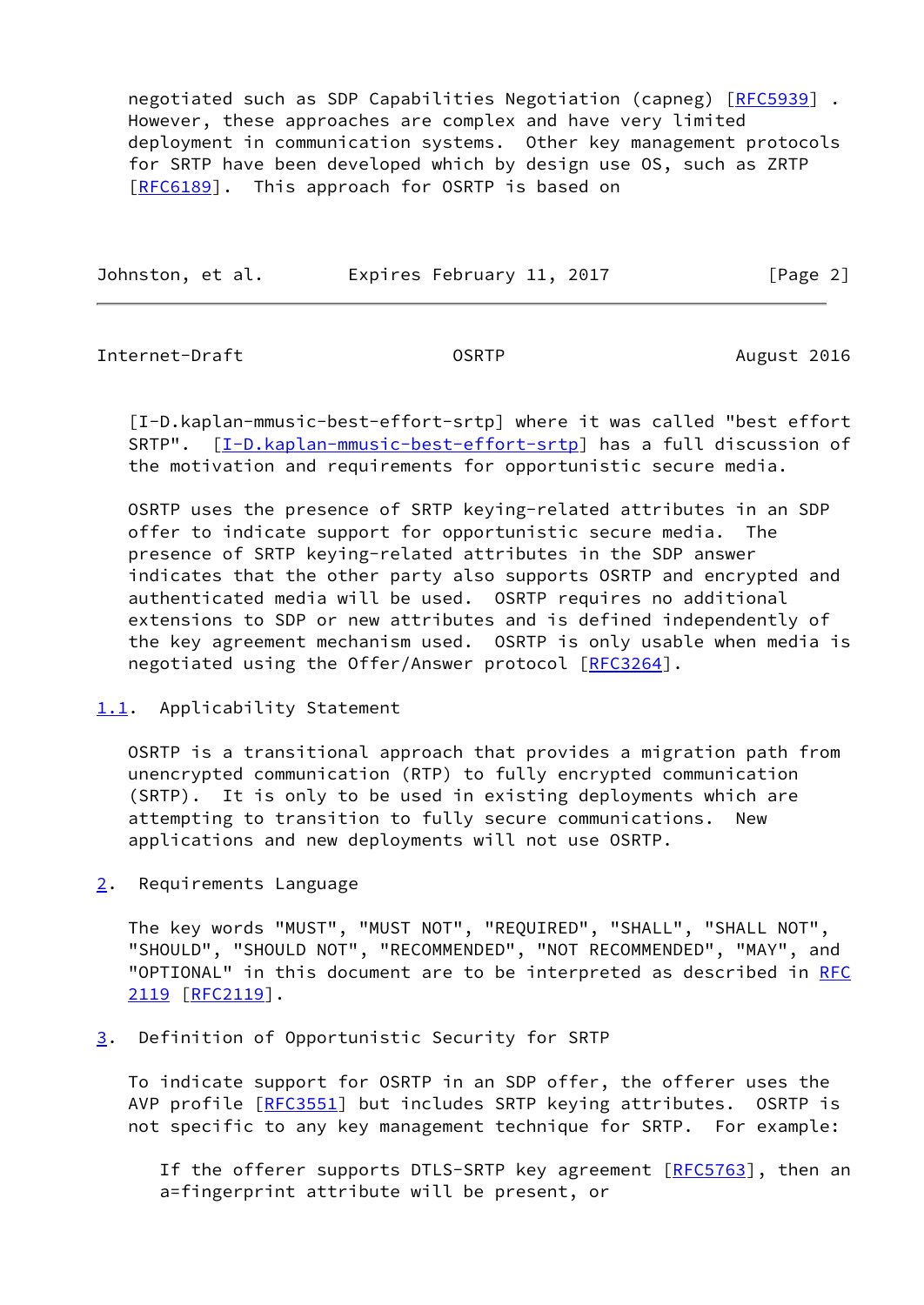If the offerer supports SDP Security Descriptions key agreement [[RFC4568\]](https://datatracker.ietf.org/doc/pdf/rfc4568), then an a=crypto attribute will be present, or

If the offerer supports ZRTP key agreement  $[REG189]$ , then an a=zrtp-hash attribute will be present.

 To accept OSRTP, an answerer receiving an offer indicating support for OSRTP generates an SDP answer containing SRTP keying attributes which match one of the keying methods in the offer. The answer MUST NOT contain attributes from more than one keying method, even if the offer contained multiple keying method attributes. The selected SRTP

| Johnston, et al. | Expires February 11, 2017 | [Page 3] |
|------------------|---------------------------|----------|
|------------------|---------------------------|----------|

<span id="page-3-1"></span>Internet-Draft **Contract COSRTP** COSRTP August 2016

 key management approach is followed and SRTP media is used for this session. If the SRTP key management fails for any reason, the media session MUST fail. To decline OSRTP, the answerer generates an SDP answer omitting SRTP keying attributes, and the media session proceeds with RTP with no encryption or authentication used.

 If the offerer of OSRTP receives an SDP answer which does not contain SRTP keying attributes, then the media session proceeds with RTP. If the SDP answer contains SRTP keying attributes, then that particular SRTP key management approach is followed and SRTP media is used for this session. If the SRTP key management fails, the media session MUST fail.

 It is important to note that OSRTP makes no changes, and has no effect on media sessions in which the offer contains a secure profile of RTP, such as SAVP or SAVPF. As discussed in [\[RFC7435](https://datatracker.ietf.org/doc/pdf/rfc7435)], this is the "comprehensive protection" for media mode.

<span id="page-3-0"></span>[4](#page-3-0). Security Considerations

The security considerations of [\[RFC7435](https://datatracker.ietf.org/doc/pdf/rfc7435)] apply to OSRTP, as well as the security considerations of the particular SRTP key agreement approach used. However, the authentication requirements of a particular SRTP key agreement approach are relaxed when that key agreement is used with OSRTP. For example:

For DTLS-SRTP key agreement [\[RFC5763](https://datatracker.ietf.org/doc/pdf/rfc5763)], an authenticated signaling channel does not need to be used with OSRTP if it is not available.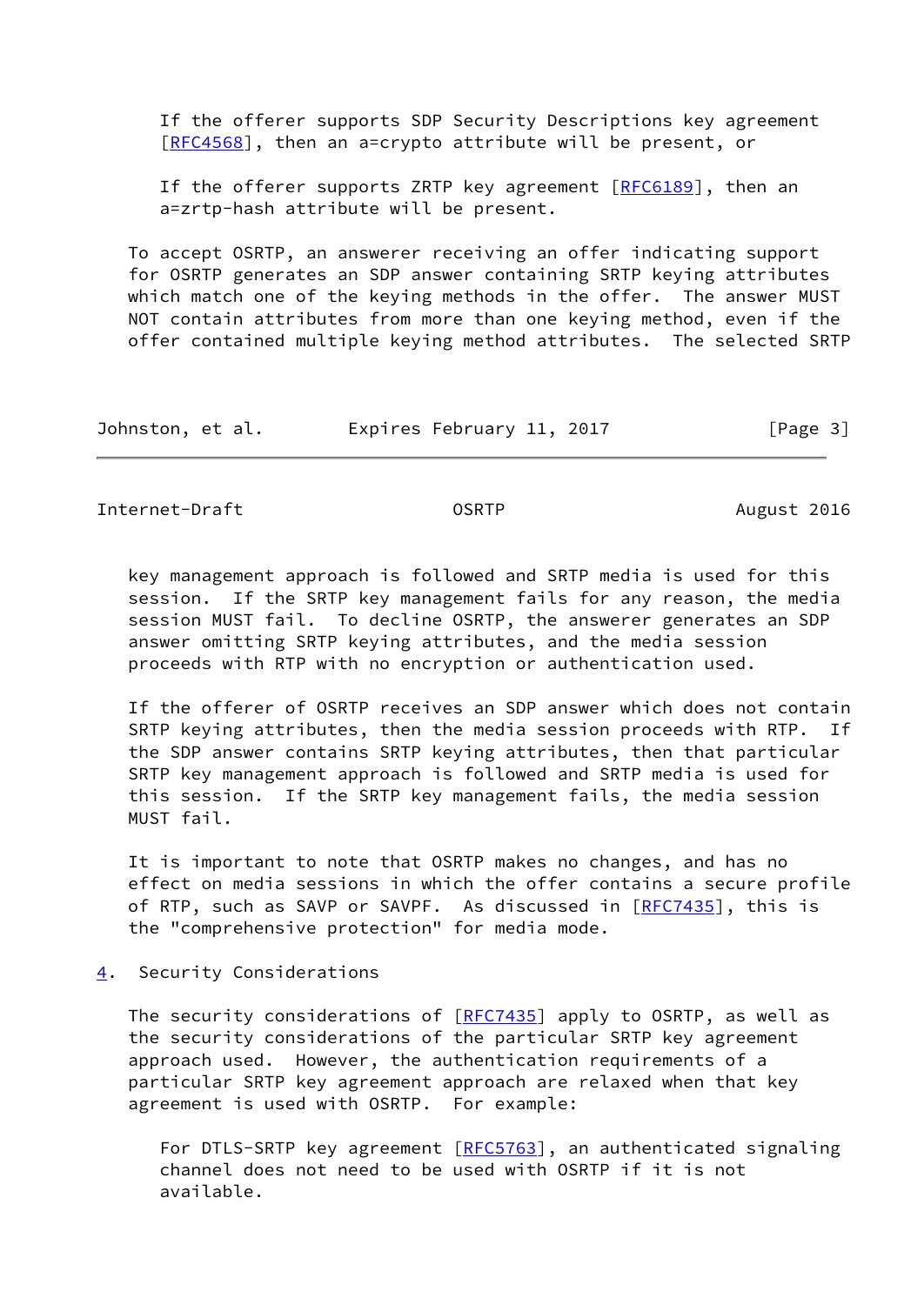For SDP Security Descriptions key agreement [\[RFC4568](https://datatracker.ietf.org/doc/pdf/rfc4568)], an authenticated signaling channel does not need to be used with OSRTP if it is not available, although an encrypted signaling channel must still be used.

For ZRTP key agreement [[RFC6189](https://datatracker.ietf.org/doc/pdf/rfc6189)], the security considerations are unchanged, since ZRTP does not rely on the security of the signaling channel.

As discussed in [\[RFC7435](https://datatracker.ietf.org/doc/pdf/rfc7435)], OSRTP is used in cases where support for encryption by the other party is not known in advance, and not required. For cases where it is known that the other party supports SRTP or SRTP needs to be used, OSRTP MUST NOT be used. Instead, a secure profile of RTP is used in the offer.

Johnston, et al. 
Expires February 11, 2017
[Page 4]

<span id="page-4-1"></span>Internet-Draft OSRTP August 2016

<span id="page-4-0"></span>[5](#page-4-0). Implementation Status

 Note to RFC Editor: Please remove this entire section prior to publication, including the reference to [\[RFC6982](https://datatracker.ietf.org/doc/pdf/rfc6982)].

 This section records the status of known implementations of the protocol defined by this specification at the time of posting of this Internet-Draft, and is based on a proposal described in [\[RFC6982](https://datatracker.ietf.org/doc/pdf/rfc6982)]. The description of implementations in this section is intended to assist the IETF in its decision processes in progressing drafts to RFCs. Please note that the listing of any individual implementation here does not imply endorsement by the IETF. Furthermore, no effort has been spent to verify the information presented here that was supplied by IETF contributors. This is not intended as, and must not be construed to be, a catalog of available implementations or their features. Readers are advised to note that other implementations may exist.

According to [\[RFC6982](https://datatracker.ietf.org/doc/pdf/rfc6982)], "this will allow reviewers and working groups to assign due consideration to documents that have the benefit of running code, which may serve as evidence of valuable experimentation and feedback that have made the implemented protocols more mature.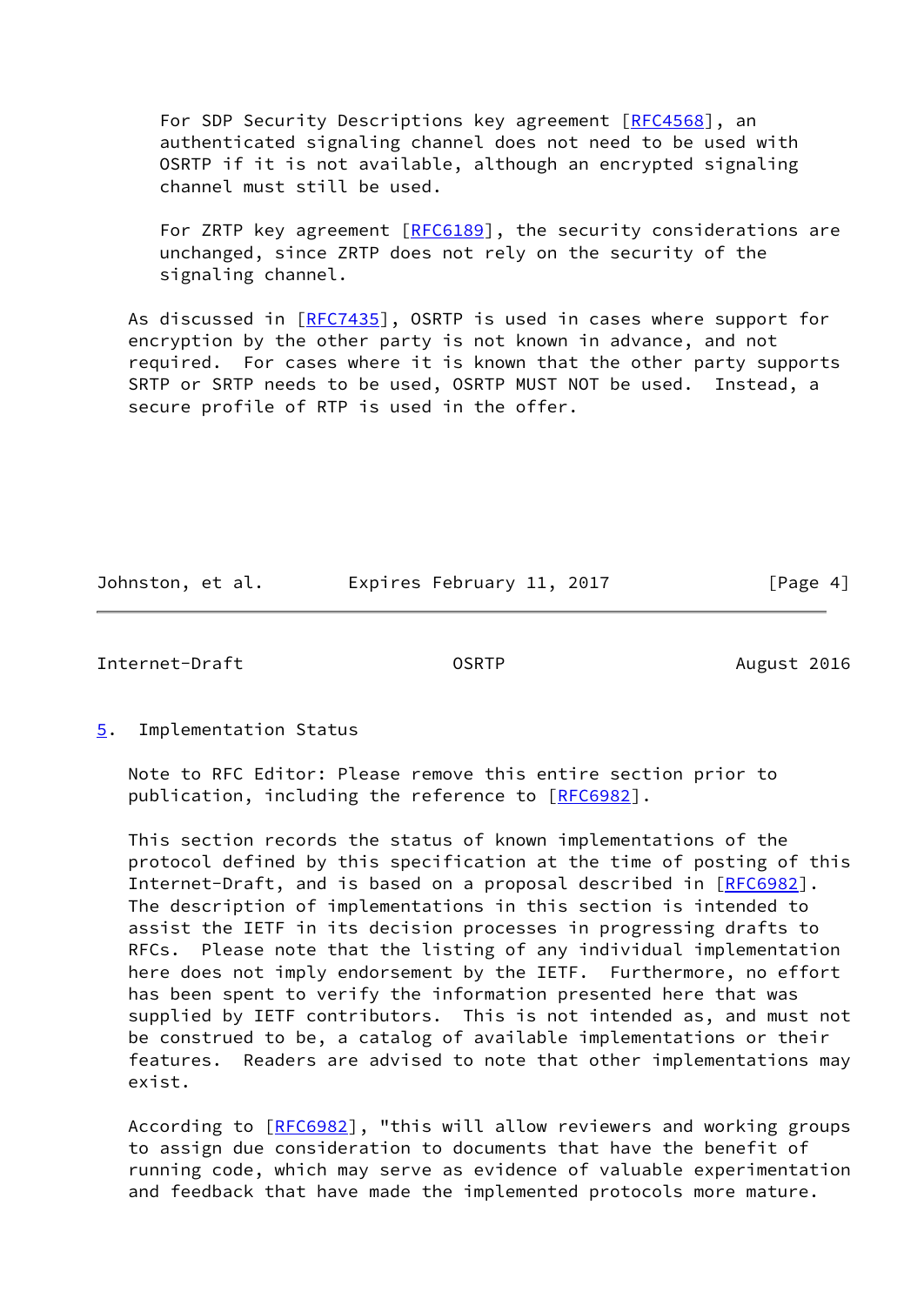It is up to the individual working groups to use this information as they see fit".

There are implementations of [\[I-D.kaplan-mmusic-best-effort-srtp\]](#page-2-4) in deployed products by Microsoft and Unify. The IMTC "Best Practices for SIP Security" document [[IMTC-SIP\]](#page-7-0) recommends this approach. The SIP Forum plans to include support in the SIPconnect 2.0 SIP trunking recommendation [\[SIPCONNECT](#page-7-1)] which is under development. There are many deployments of ZRTP [\[RFC6189](https://datatracker.ietf.org/doc/pdf/rfc6189)].

<span id="page-5-0"></span>[6](#page-5-0). Acknowledgements

 This document is dedicated to our friend and colleague Francois Audet who is greatly missed in our community. His work on improving security in SIP and RTP provided the foundation for this work.

 Thanks to Eric Rescorla, Martin Thomson, and Richard Barnes for their comments.

- <span id="page-5-1"></span>[7](#page-5-1). References
- <span id="page-5-2"></span>[7.1](#page-5-2). Normative References

| Johnston, et al. | Expires February 11, 2017 | [Page 5] |
|------------------|---------------------------|----------|

Internet-Draft **Contract COSRTP** COSRTP August 2016

- [RFC2119] Bradner, S., "Key words for use in RFCs to Indicate Requirement Levels", [BCP 14](https://datatracker.ietf.org/doc/pdf/bcp14), [RFC 2119](https://datatracker.ietf.org/doc/pdf/rfc2119), DOI 10.17487/RFC2119, March 1997, <<http://www.rfc-editor.org/info/rfc2119>>.
- [RFC3264] Rosenberg, J. and H. Schulzrinne, "An Offer/Answer Model with Session Description Protocol (SDP)", [RFC 3264](https://datatracker.ietf.org/doc/pdf/rfc3264), DOI 10.17487/RFC3264, June 2002, <<http://www.rfc-editor.org/info/rfc3264>>.
- [RFC3550] Schulzrinne, H., Casner, S., Frederick, R., and V. Jacobson, "RTP: A Transport Protocol for Real-Time Applications", STD 64, [RFC 3550](https://datatracker.ietf.org/doc/pdf/rfc3550), DOI 10.17487/RFC3550, July 2003, <<http://www.rfc-editor.org/info/rfc3550>>.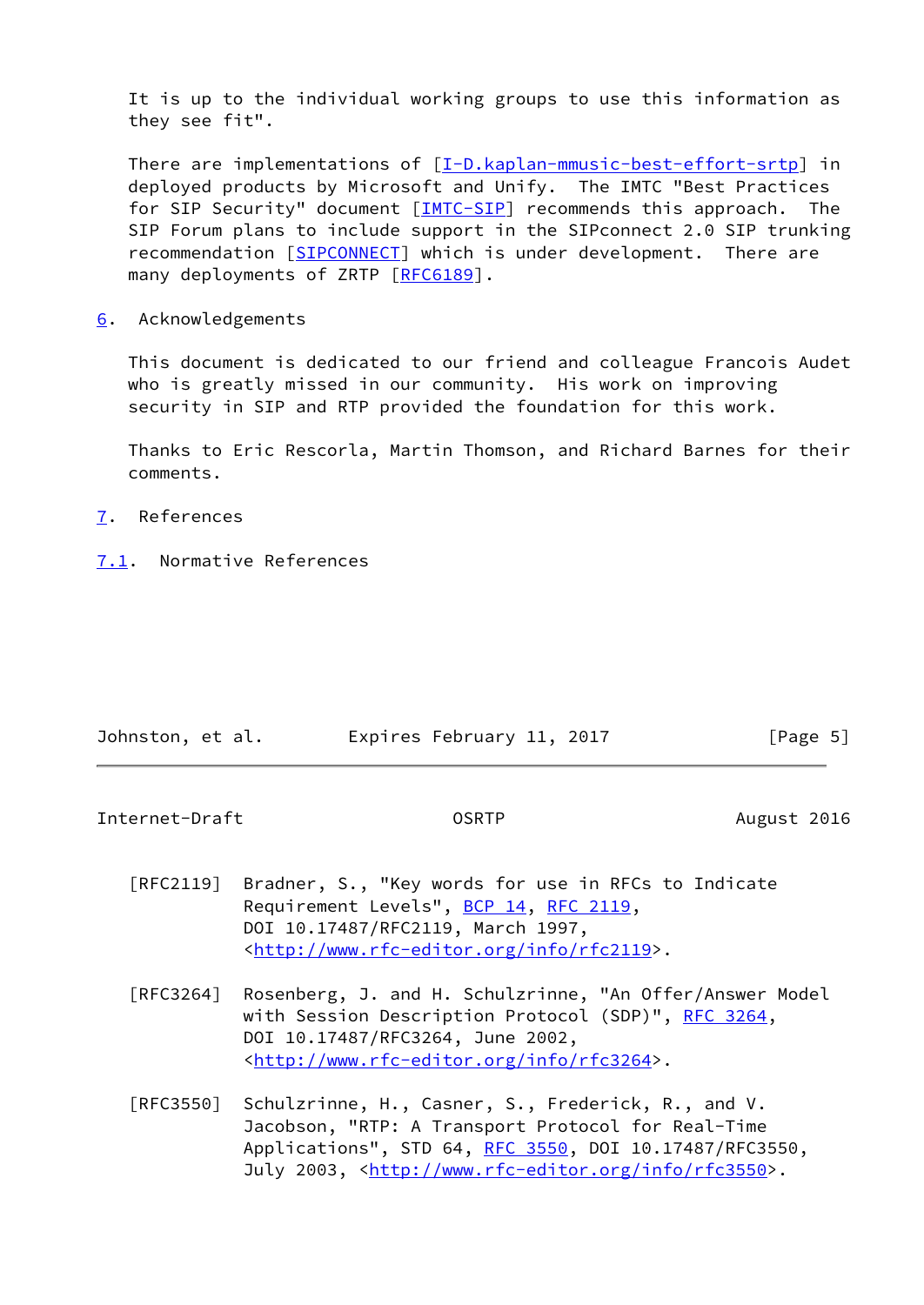- [RFC3551] Schulzrinne, H. and S. Casner, "RTP Profile for Audio and Video Conferences with Minimal Control", STD 65, [RFC 3551,](https://datatracker.ietf.org/doc/pdf/rfc3551) DOI 10.17487/RFC3551, July 2003, <<http://www.rfc-editor.org/info/rfc3551>>.
- [RFC3711] Baugher, M., McGrew, D., Naslund, M., Carrara, E., and K. Norrman, "The Secure Real-time Transport Protocol (SRTP)", [RFC 3711,](https://datatracker.ietf.org/doc/pdf/rfc3711) DOI 10.17487/RFC3711, March 2004, <<http://www.rfc-editor.org/info/rfc3711>>.
- [RFC4568] Andreasen, F., Baugher, M., and D. Wing, "Session Description Protocol (SDP) Security Descriptions for Media Streams", [RFC 4568](https://datatracker.ietf.org/doc/pdf/rfc4568), DOI 10.17487/RFC4568, July 2006, <<http://www.rfc-editor.org/info/rfc4568>>.
- [RFC5124] Ott, J. and E. Carrara, "Extended Secure RTP Profile for Real-time Transport Control Protocol (RTCP)-Based Feedback (RTP/SAVPF)", [RFC 5124](https://datatracker.ietf.org/doc/pdf/rfc5124), DOI 10.17487/RFC5124, February 2008, [<http://www.rfc-editor.org/info/rfc5124](http://www.rfc-editor.org/info/rfc5124)>.
- [RFC5763] Fischl, J., Tschofenig, H., and E. Rescorla, "Framework for Establishing a Secure Real-time Transport Protocol (SRTP) Security Context Using Datagram Transport Layer Security (DTLS)", [RFC 5763](https://datatracker.ietf.org/doc/pdf/rfc5763), DOI 10.17487/RFC5763, May 2010, [<http://www.rfc-editor.org/info/rfc5763](http://www.rfc-editor.org/info/rfc5763)>.
- [RFC6189] Zimmermann, P., Johnston, A., Ed., and J. Callas, "ZRTP: Media Path Key Agreement for Unicast Secure RTP", [RFC 6189,](https://datatracker.ietf.org/doc/pdf/rfc6189) DOI 10.17487/RFC6189, April 2011, <<http://www.rfc-editor.org/info/rfc6189>>.

| Johnston, et al. | Expires February 11, 2017 | [Page 6] |
|------------------|---------------------------|----------|
|------------------|---------------------------|----------|

<span id="page-6-1"></span>Internet-Draft OSRTP August 2016

 [RFC7435] Dukhovni, V., "Opportunistic Security: Some Protection Most of the Time", [RFC 7435](https://datatracker.ietf.org/doc/pdf/rfc7435), DOI 10.17487/RFC7435, December 2014, <<http://www.rfc-editor.org/info/rfc7435>>.

<span id="page-6-0"></span>[7.2](#page-6-0). Informative References

 [I-D.kaplan-mmusic-best-effort-srtp] Audet, F. and H. Kaplan, "Session Description Protocol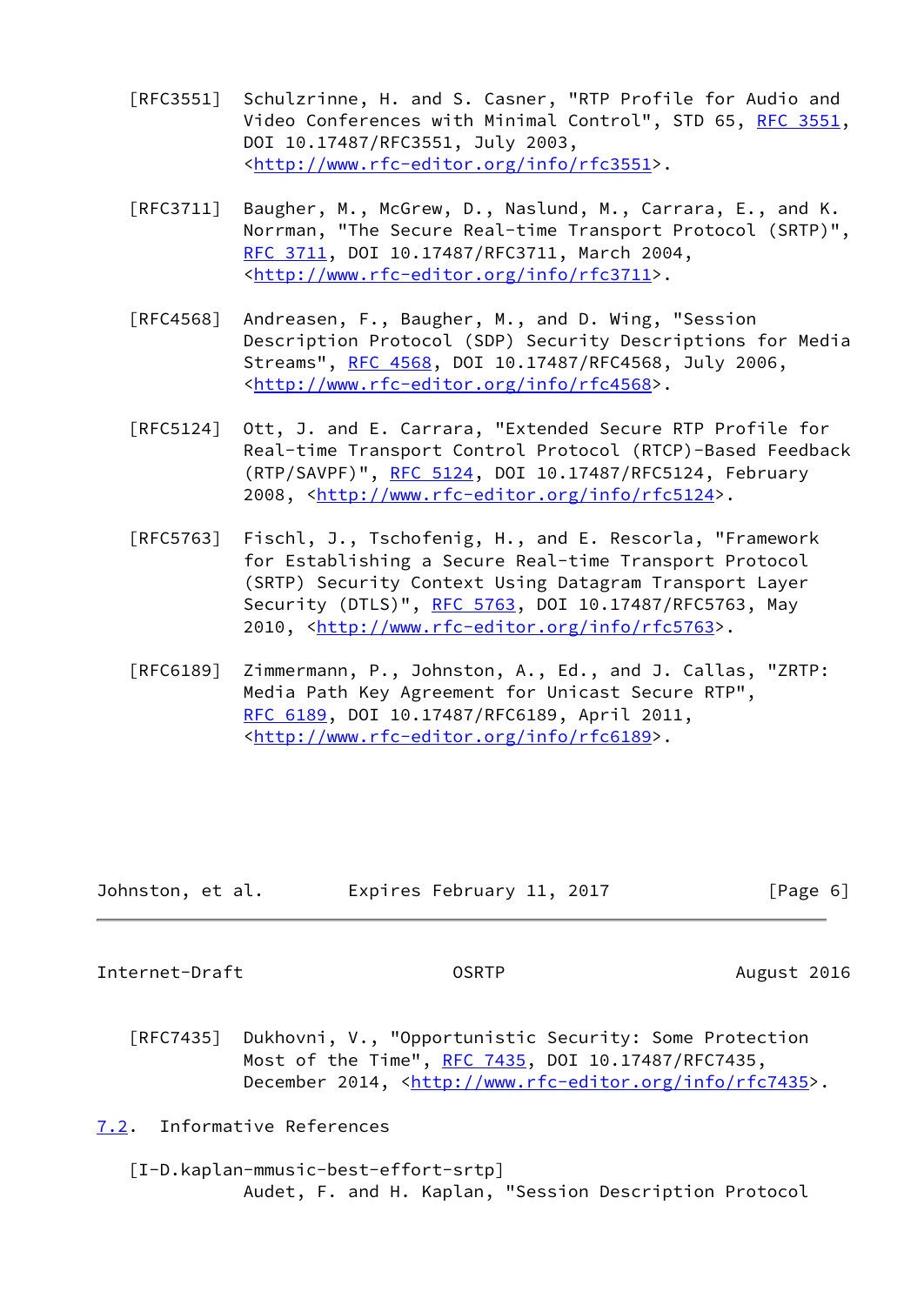(SDP) Offer/Answer Negotiation For Best-Effort Secure Real-Time Transport Protocol", [draft-kaplan-mmusic-best](https://datatracker.ietf.org/doc/pdf/draft-kaplan-mmusic-best-effort-srtp-01) [effort-srtp-01](https://datatracker.ietf.org/doc/pdf/draft-kaplan-mmusic-best-effort-srtp-01) (work in progress), October 2006.

<span id="page-7-0"></span>[IMTC-SIP]

 "Best Practices for SIP Security", IMTC SIP Parity Group<http://www.imtc.org/uc/sip-parity-activity-group/>, 2011, [<http://www.imtc.org](http://www.imtc.org)>.

- [RFC5939] Andreasen, F., "Session Description Protocol (SDP) Capability Negotiation", [RFC 5939,](https://datatracker.ietf.org/doc/pdf/rfc5939) DOI 10.17487/RFC5939, September 2010, <<http://www.rfc-editor.org/info/rfc5939>>.
- [RFC6982] Sheffer, Y. and A. Farrel, "Improving Awareness of Running Code: The Implementation Status Section", [RFC 6982](https://datatracker.ietf.org/doc/pdf/rfc6982), DOI 10.17487/RFC6982, July 2013, <<http://www.rfc-editor.org/info/rfc6982>>.

## <span id="page-7-1"></span>[SIPCONNECT]

 "SIP-PBX / Service Provider Interoperability SIPconnect 2.0 - DRAFT Technical Recommendation", SIP Forum<http://www.sipforum.org/content/view/179/213/>, 2015, <[http://www.sipforum.org>](http://www.sipforum.org).

Authors' Addresses

 Alan Johnston Unaffiliated Bellevue, WA USA

Email: alan.b.johnston@gmail.com

Johnston, et al. **Expires February 11, 2017**[Page 7]

Internet-Draft **Contract OSRTP** CONSIDERTY August 2016

Bernard Aboba